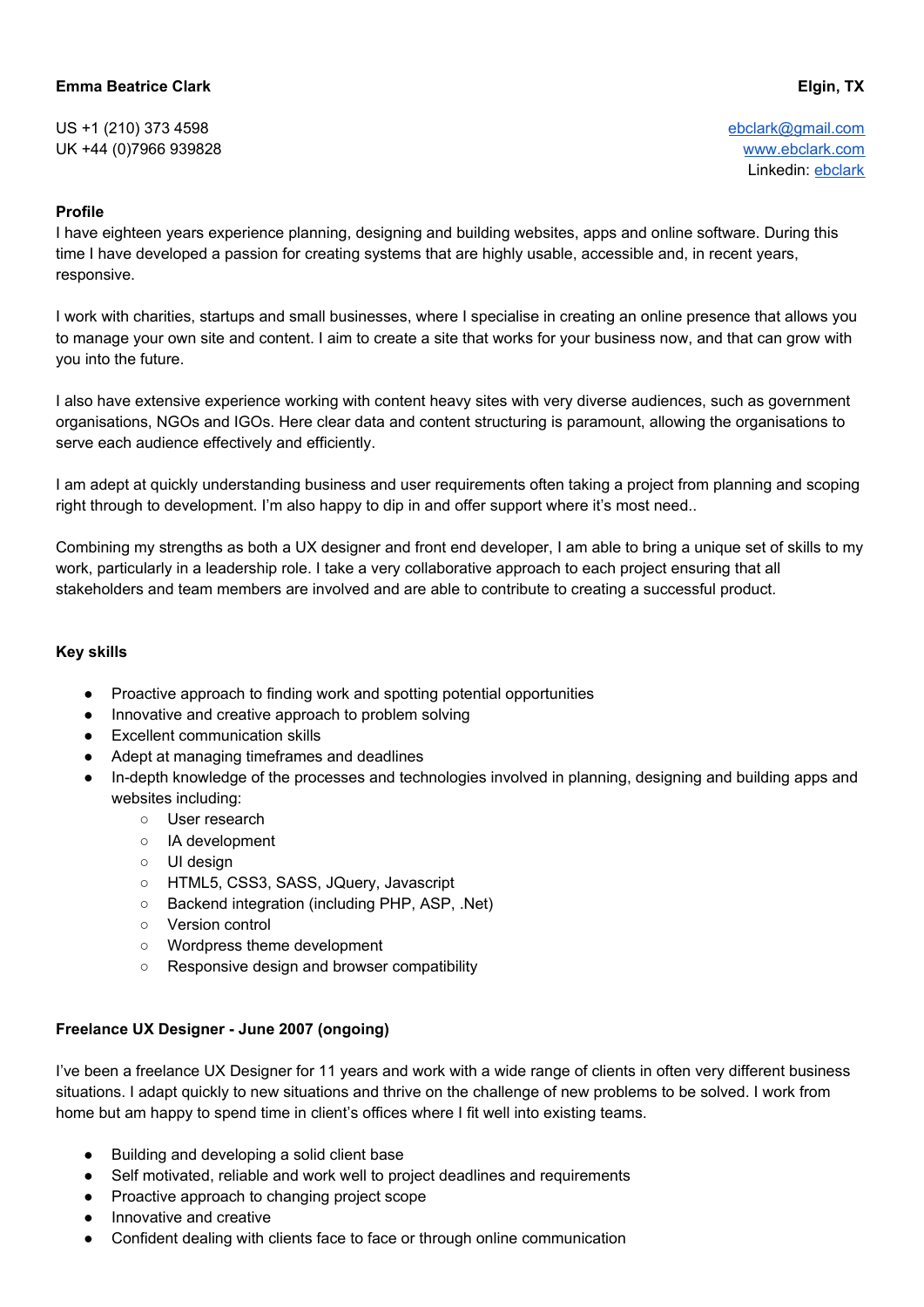- Facilitating workshops of sometimes conflicting stakeholders
- Confident delivering presentations to large groups
- Meticulous eye for detail to ensure delivery of quality products
- Flexible availability, adapting to clients timelines
- Excellent time management skills

Recent projects include: OECD corporate website (ongoing project), Ability Net remote assessment tool (ongoing project),, Lone Wolf Custom [Woodworking](http://lonewolfranchtexas.com/) (Hand crafted exotic hardwood boxes), National [Operational](https://www.ukfrs.com/) Guidance (UK Fire Service guidance platform), **Blue [Feathers](https://www.bluefeathers.co.uk/)** (brand solutions), [Cardio](https://www.cardiologistskitchen.com/) Kit (supporting us towards a healthier lifestyle), [WEA](https://www.wea.org.uk/) (Adult learning) 1st [Option](http://www.1st-option.com/) (London's leading shoot locations agency), [DONATE](https://platform.nationalfundingscheme.org/) (mobile giving to arts and culture), [Fostering](http://www.fosteringsolutions.com/) Solutions (independent fostering agency), [RUSI](https://rusi.org/) (Royal United Services Institute), Fresh [Range](https://www.fresh-range.com/) (local food shopping online), [Snapdonate](http://snapdonate.org/) (donate anywhere app), Nuffield [Foundation](http://www.nuffieldresearchplacements.org/) (Nuffield Research Placements online application system), **[Bishopsland](http://bishopsland.org.uk/)** (educational trust), *Mini [Moments](http://www.minimoments.co.uk/)* (pregnancy and baby classes), Yacht [Adina](http://yachtadina.co.uk/) (round the world sailing blog).

I'm happy to demo IA projects that aren't available online, please get in touch for more information.

# **Head of User Experience – Panlogic Ltd – June 2007 to Feb 2010 (part time)**

At Panlogic I worked as a permanent member of a small team. I was the client facing UX lead on both website and campaign planning and build projects.

- Pitch development and presentation
- Facilitating workshops for user and stakeholder requirements capture
- Proactive approach to projects
- Supporting the development team
- Excellent time management skills
- Accessibility audits of client sites providing detailed analysis of their current situation and necessary areas for improvement

Proj[e](http://www.sia.homeoffice.gov.uk/Pages/home.aspx)cts included: UKTI Future Web Presence Review, the RNLI Splashout gift site and the Security Industry [Authority](http://www.sia.homeoffice.gov.uk/Pages/home.aspx) site redevelopment and LSC Apprenticeships Vacancy Management Service online training material.

# **Web Design and Development Team Leader – Hotcourses Ltd – Jan 2005 to Jan 2007**

At Hotcourses I managed a small team of developers looking after the company's own websites. My focus was building a group of talented individuals whose various skills and competencies added to the overall harmony and efficiency of the team.

- Encouraging new starters, empowering them to develop their skills and interests
- Coaching junior team members, explaining complex topics in an easily understandable way
- Management of workflow and project scheduling for a team of four
- Overall responsibility for 4 major flagship sites, 14 smaller education based sites, multiple course search portals and several foreign language sites
- Providing support for other departments within the company

### **Web Designer/Developer – Hotcourses Ltd – April 2002 to Jan 2005**

- Excellent time management skills
- Proactively developing my skills and interests
- Meticulous eye for detail
- Confident dealing with clients